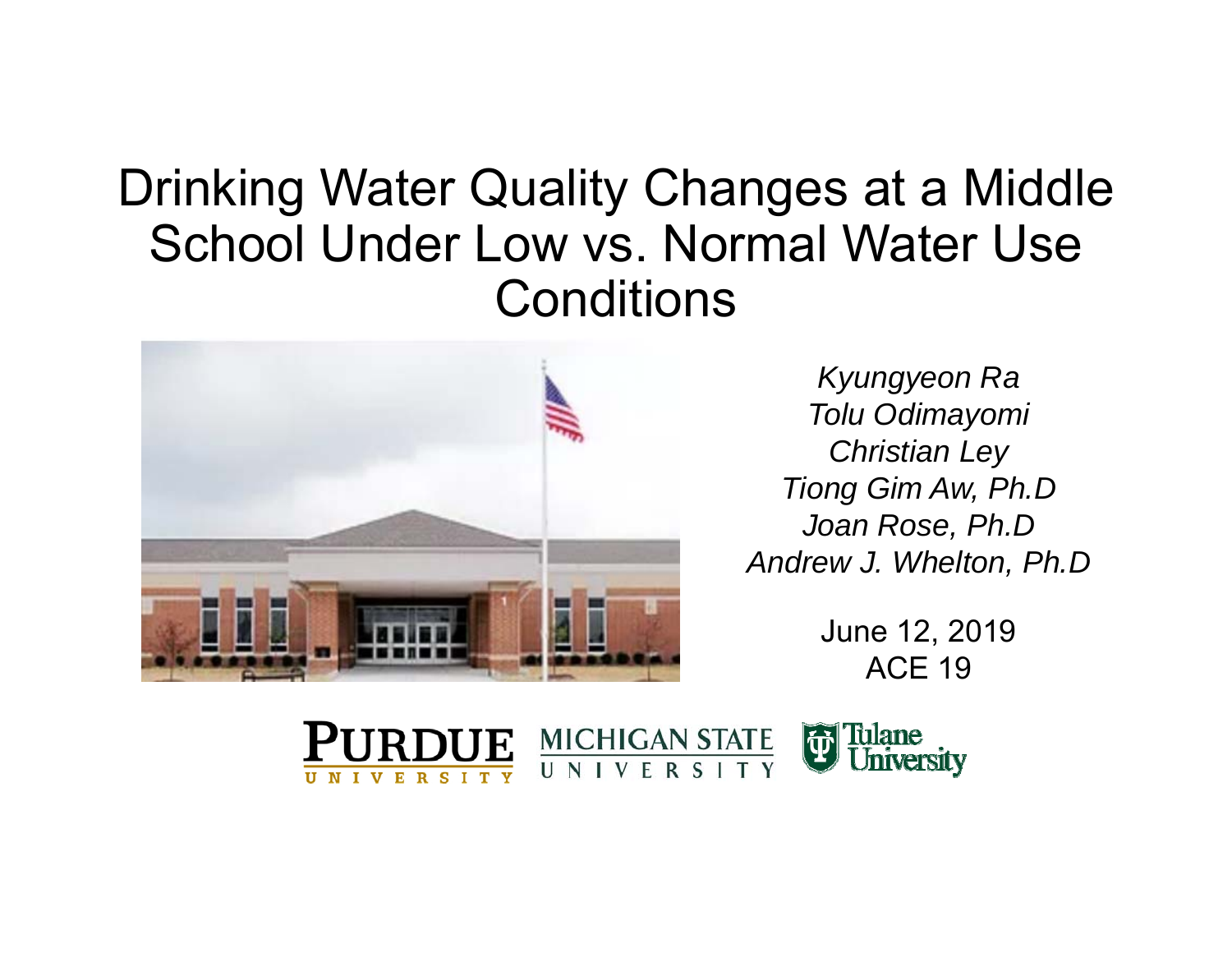# **Outline**

- Building copper and lead monitoring in the past
- Background
- Results
	- Onsite water quality tests
	- Metal
	- Microbiology
- Other observations
- Conclusion/Recommendation
- Next Step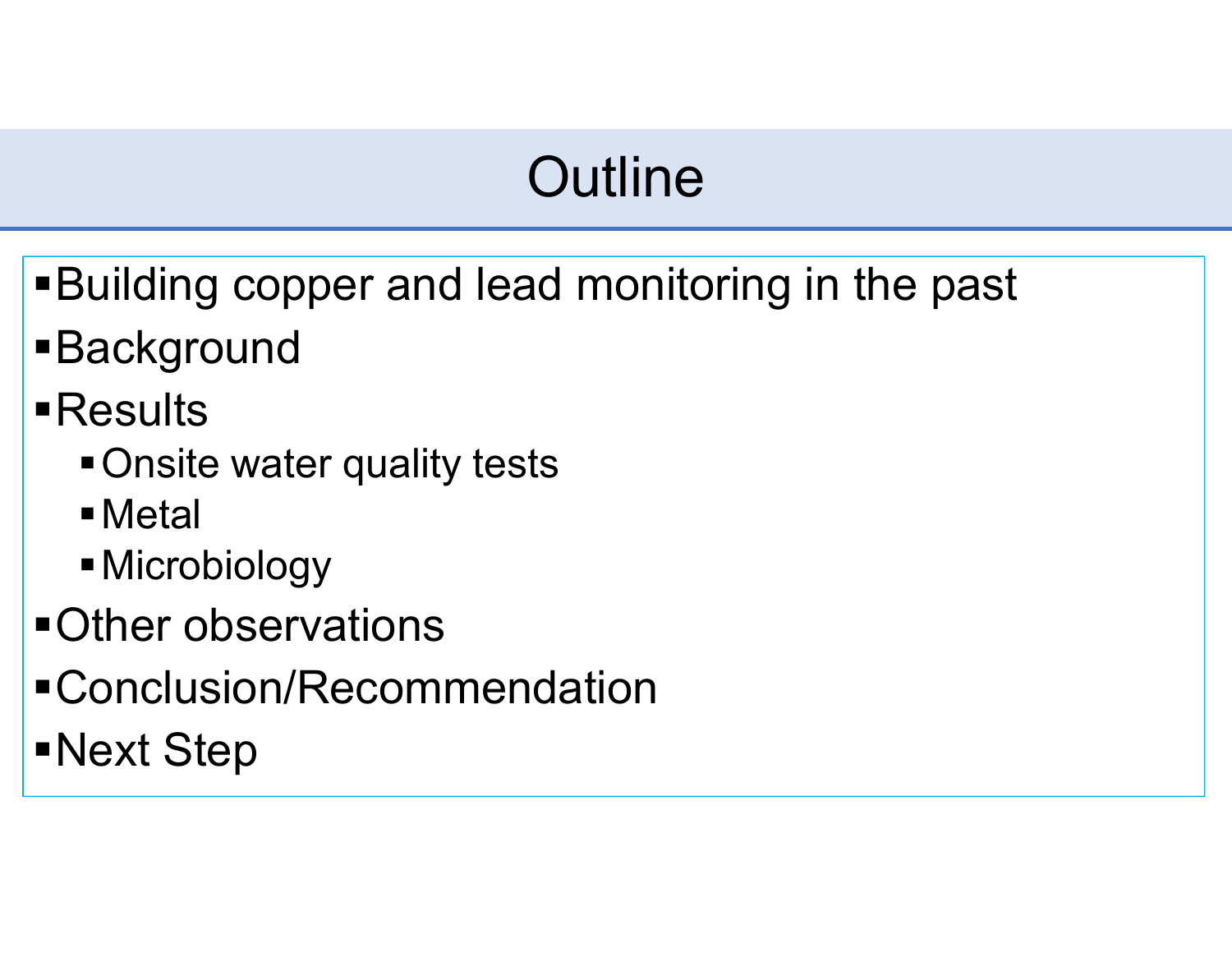# U.S building copper and lead monitoring

- Many studies focus on lead for drinking water quality
- A few studies that monitor both copper and lead on drinking water
- No "typical" U.S copper drinking water data for building water

| <b>Location</b><br>(# of sample)                 | <b>Range Cu</b><br>(ppb) | <b>Range Pb</b><br>(ppb) | <b>Note</b>                                         | <b>Reference</b>    |
|--------------------------------------------------|--------------------------|--------------------------|-----------------------------------------------------|---------------------|
| <b>School fountains</b><br>(100)                 | <b>BDL-10,200</b>        | <b>BDL-135</b>           | After 10 min flush: Cu (BDL-<br>7,800), Pb (BDL-74) | <b>Murphy, 1993</b> |
| 5 different office<br>building fountains<br>(45) | 2-5,043                  | <b>BDL-210</b>           | Sampled 60mL, after 10sec<br>flush                  | Cech et al. 2006    |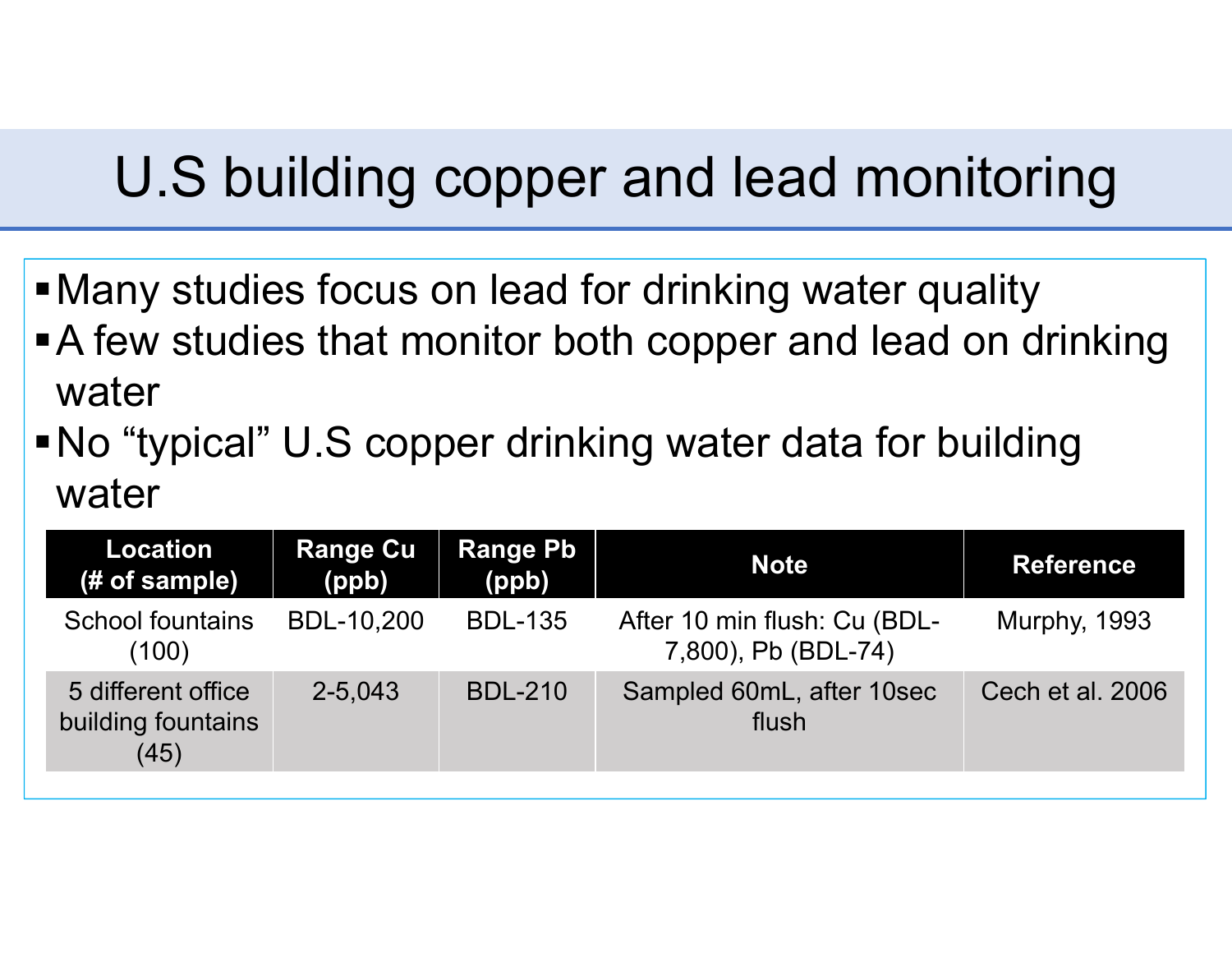# Other school copper and lead monitoring

| <b>Location</b><br>(# of sample) | <b>Range Cu</b><br>(ppb) | <b>Range Pb</b><br>(ppb) | <b>Note</b>                                                                                        | <b>Reference</b> |
|----------------------------------|--------------------------|--------------------------|----------------------------------------------------------------------------------------------------|------------------|
| 5 different schools<br>(48)      | 400-7,600                | 5.9-306                  | After 5 min flush: Cu (50-10,700),<br>Pb (0.9-21.0)                                                | Barn et al. 2014 |
| 3 different schools<br>(130)     | 76.6-1.566               | $3.2 - 851$              | Volume equivalent to service<br>line and internal plumbing<br>was considered, and flushed<br>250mL | Dore et al. 2018 |

### Barn et al. 2014

Flushed 30 sec, 2 min, 5 min, longer flushing lowered both metals but effectiveness varied widely by locations

Dore et al. 2018

Flush decreased metal concentration, but metal concentration rebounded within 30 minutes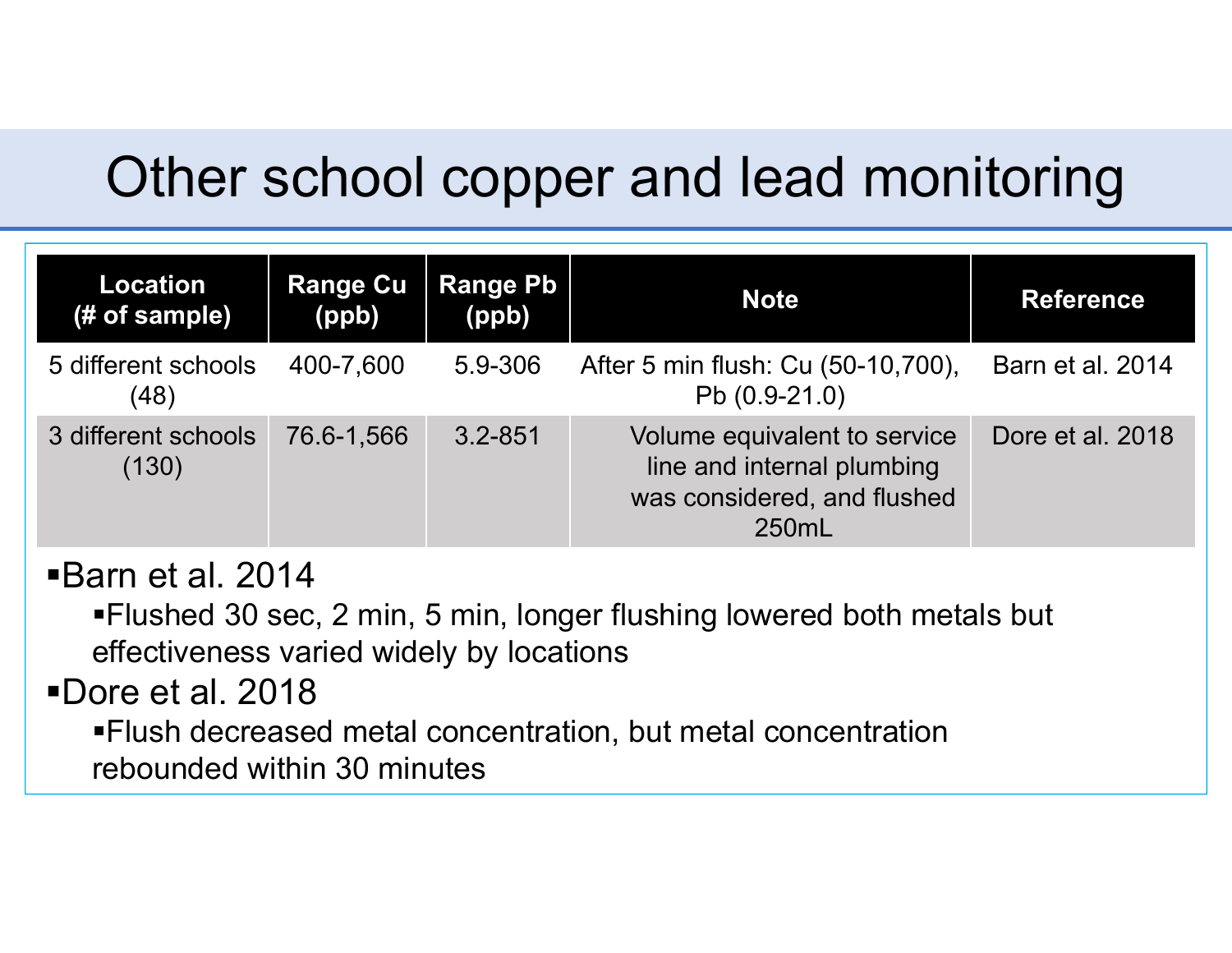# IDEM recommendation of Copper Exceedance

- Short Term Options (Not Permanent)
	- School wide flushing program of water outlets
	- School wide aerator cleaning program
	- Signs on problem locations for handwashing only
- Long Term/Permanent Options
	- Remove problem locations from service and cap location
	- Replace problem locations
	- Re-sampling of replaced sample locations

https://www.in.gov/idem/files/factsheet\_owq\_dw\_gw\_lead\_copper.pdf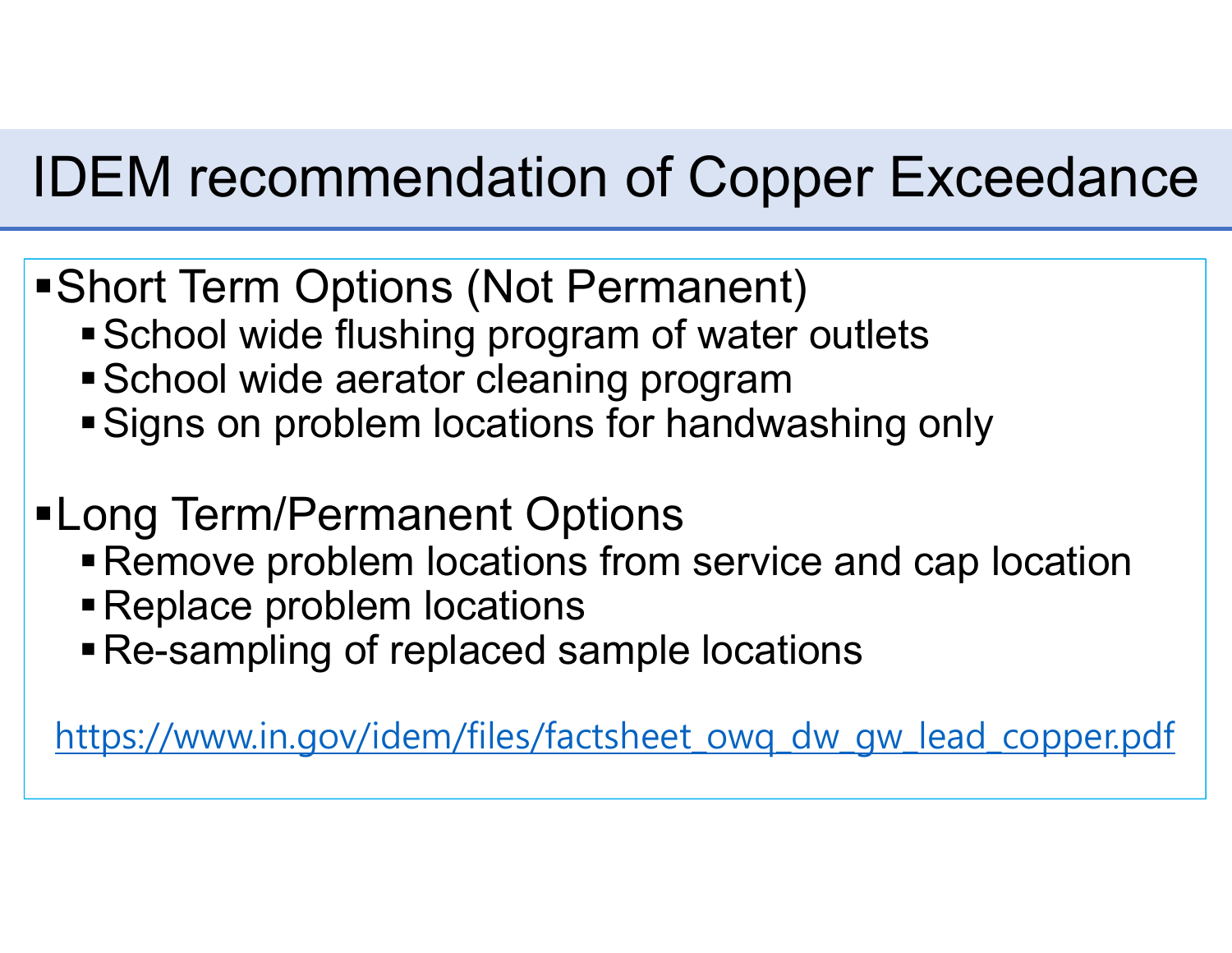# Sampling timeline & Background



Building Characteristics

- LEED certified, 7 Years Old
- 800 students
- Public water system: wellfield and river
- Chloraminated water
- Copper plumbing
- **Hot water recirculation**
- Water saving devices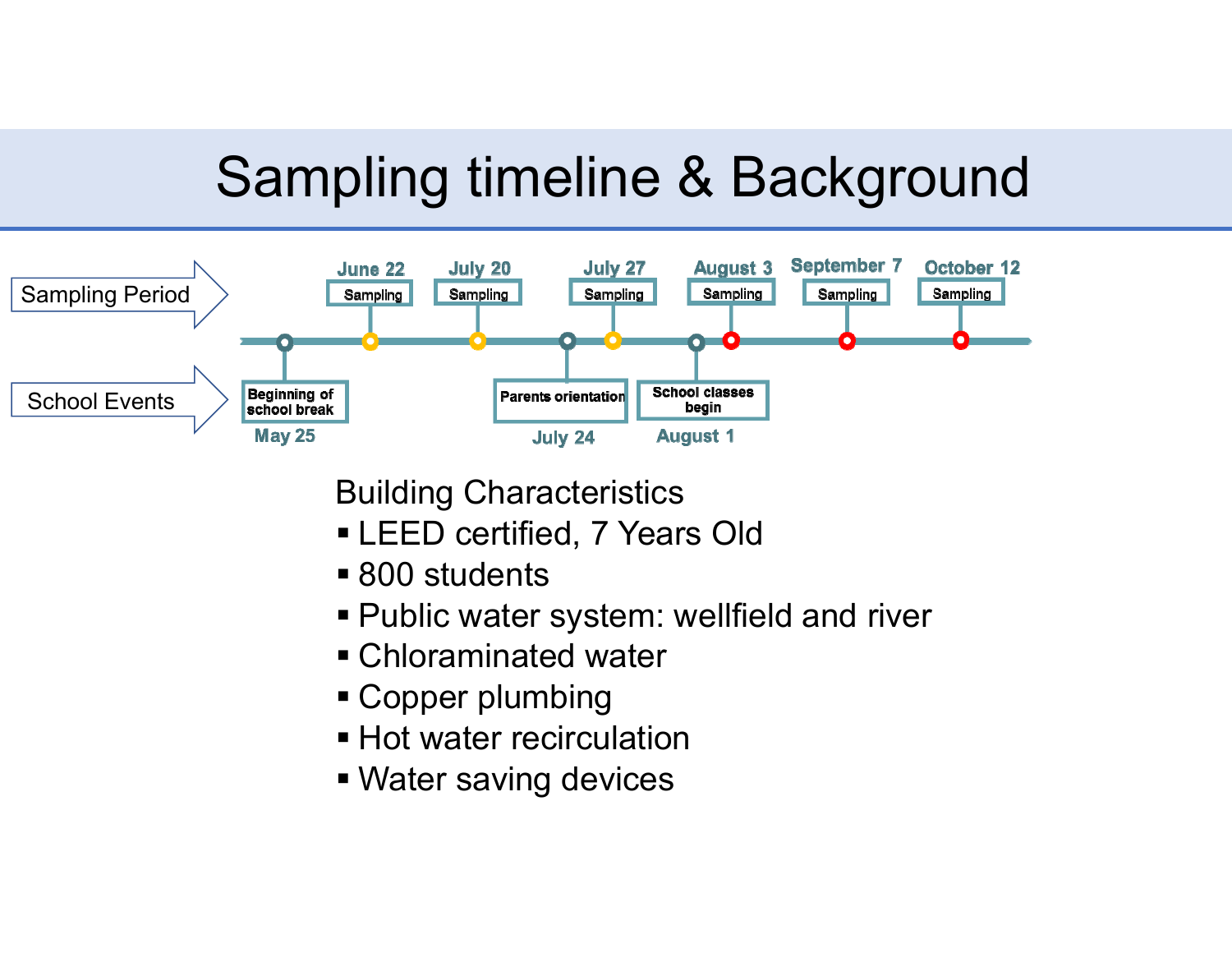# Goal and Objectives

**GOAL**: to better understand how drinking water chemical and microbiological parameters change during the transition from Summer (low water use) to Fall (normal use) months

### **Objectives**:

- 1. Determine chemical and microbiological water quality at 19 cold and hot water locations
- 2. Determine if there are relationships between water quality and distance from the (building entry-point)
- 3. Determine if water quality differed between Summer and Fall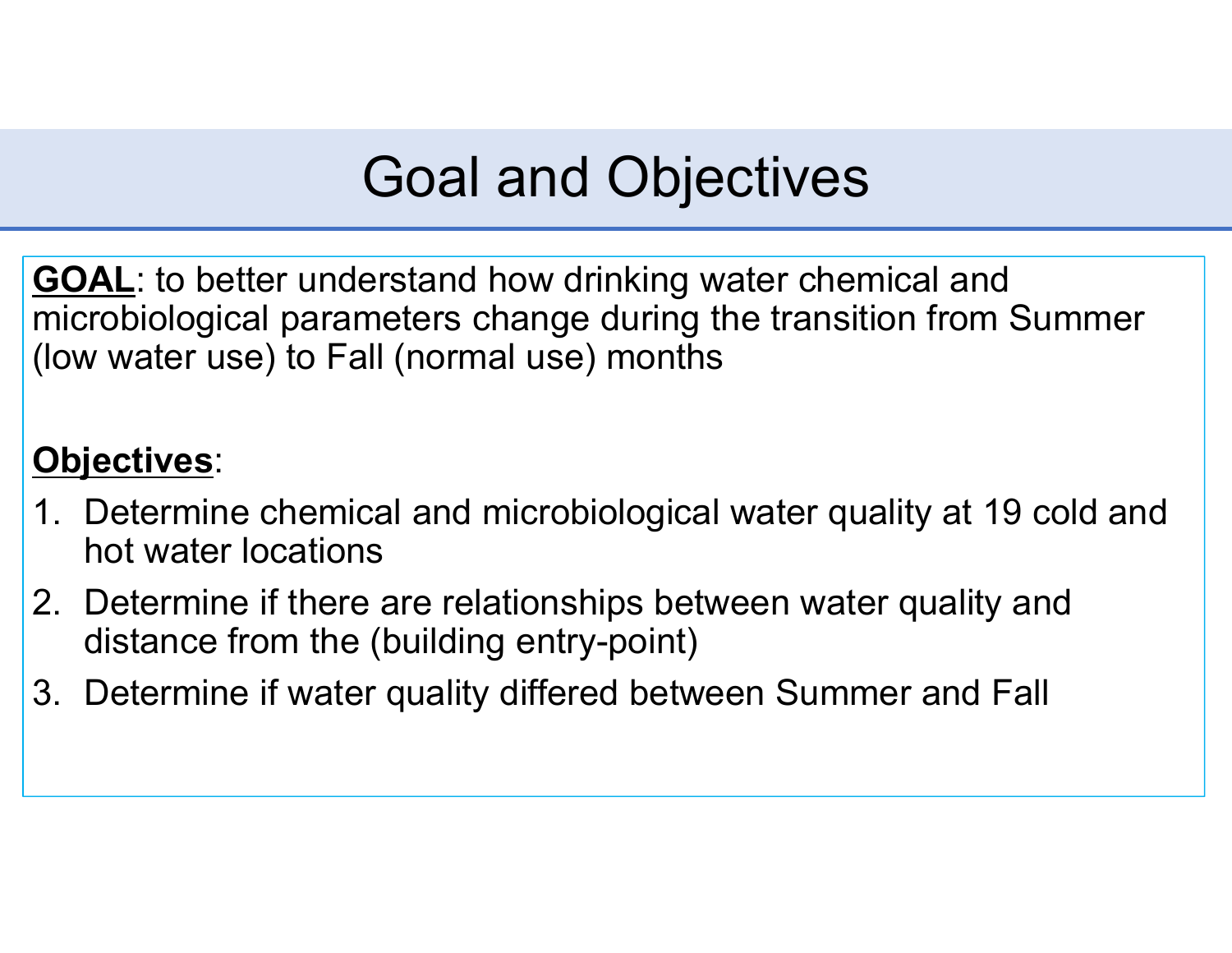

**B2CR, B2CL** E207J Farthest bathroom sinks

#### **SRS, SLS** locker room sinks

9,10. **SH1, SH2**: P-14, P-13 disabled, combined stand Showers (cold)

7,8. **B1C, B1H**: A306R [L123] Closest bathroomsink to utility room (cold and hot)

#### *UTILITY ROOM*

1. **AM**: After water meter (cold) 2. **AS**: After softener (cold) 3. **BWH**: Before water heater (warm?) 6. **AWH**: After water heater (hot) 4,5. **HWRa, HWRb**: Hot Water Recirculation (120, 140)

**B8** C112W Staff Bathroom

#### **B3LS** C124B Bathroom

17,18. **B3C, B3H**: C124B [A132] P-6 bathroom sink

#### **B4** C124G Bathroom

19,20. **WF1, WF2**: C124B [A132] P-11, P-12 Water Fountains higher, lower (cold)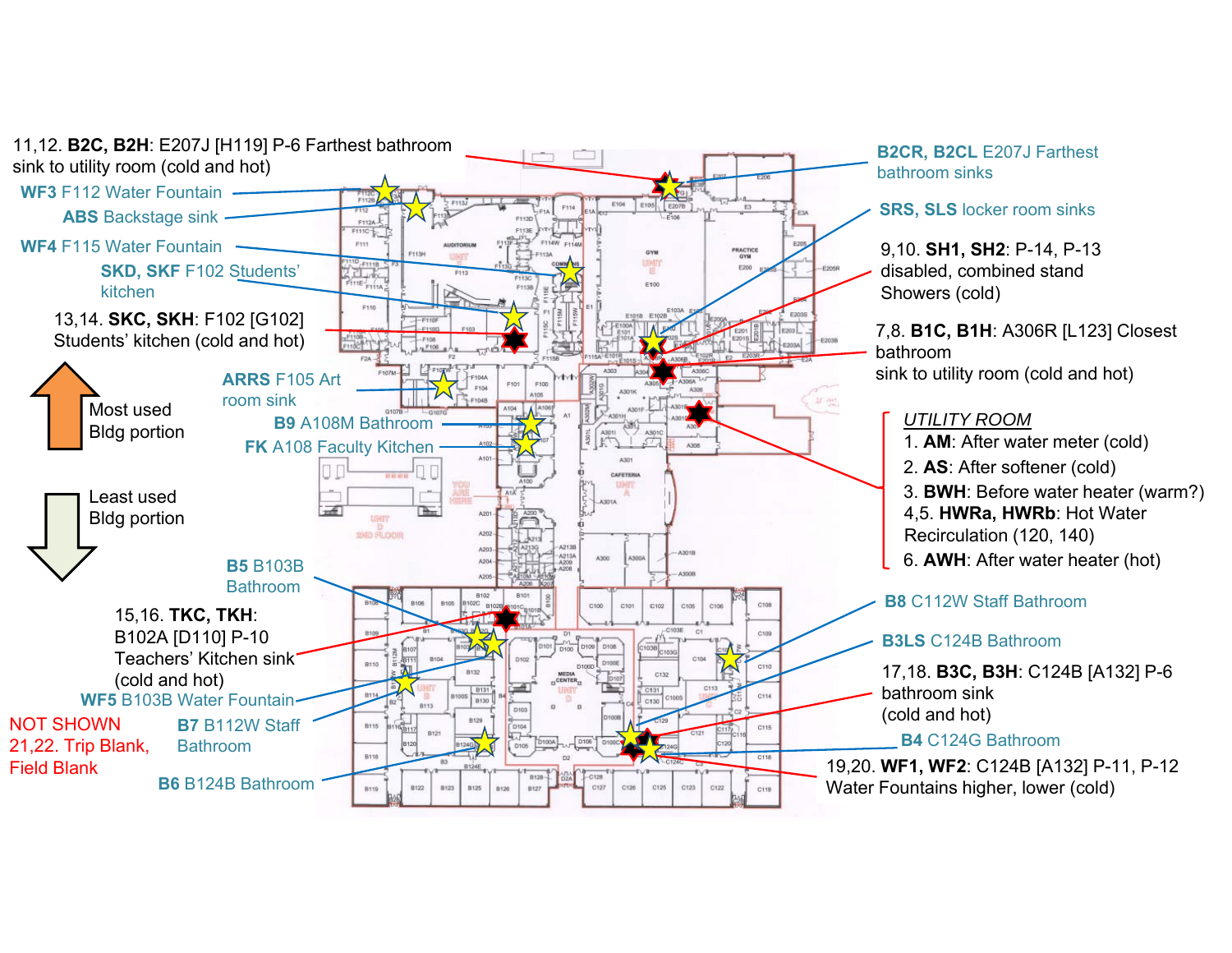# Sampling Process

### Water sampling started 7:00-7:15am



- $\checkmark$  150 mL for immediate analysis (pH, temperature, dissolved oxygen, total chlorine, free chlorine, free ammonia, monochloramine, total dissolved solid)
- 
- **Metal** [125mL amber glass with 0.05 mL acid]
- **Metal** [125mL amber glass without acid]
- **Total Organic Carbon** (TOC) [250mL amber glass]
- **Alkalinity** [250mL amber glass]
- **Total trihalomethanes** (TTHM) [20mL glass vial x2]
- **Total Cell Counts** (TCC) [15mL falcon tube x2]
- **Heterotrophic Plate Count** (HPC) [1L HDPE bottle]
- **Quantitative polymerase chain reaction** (qPCR) [1L HDPE bottle]
- **Nitrification/Denitrification** [15mL bottles x2]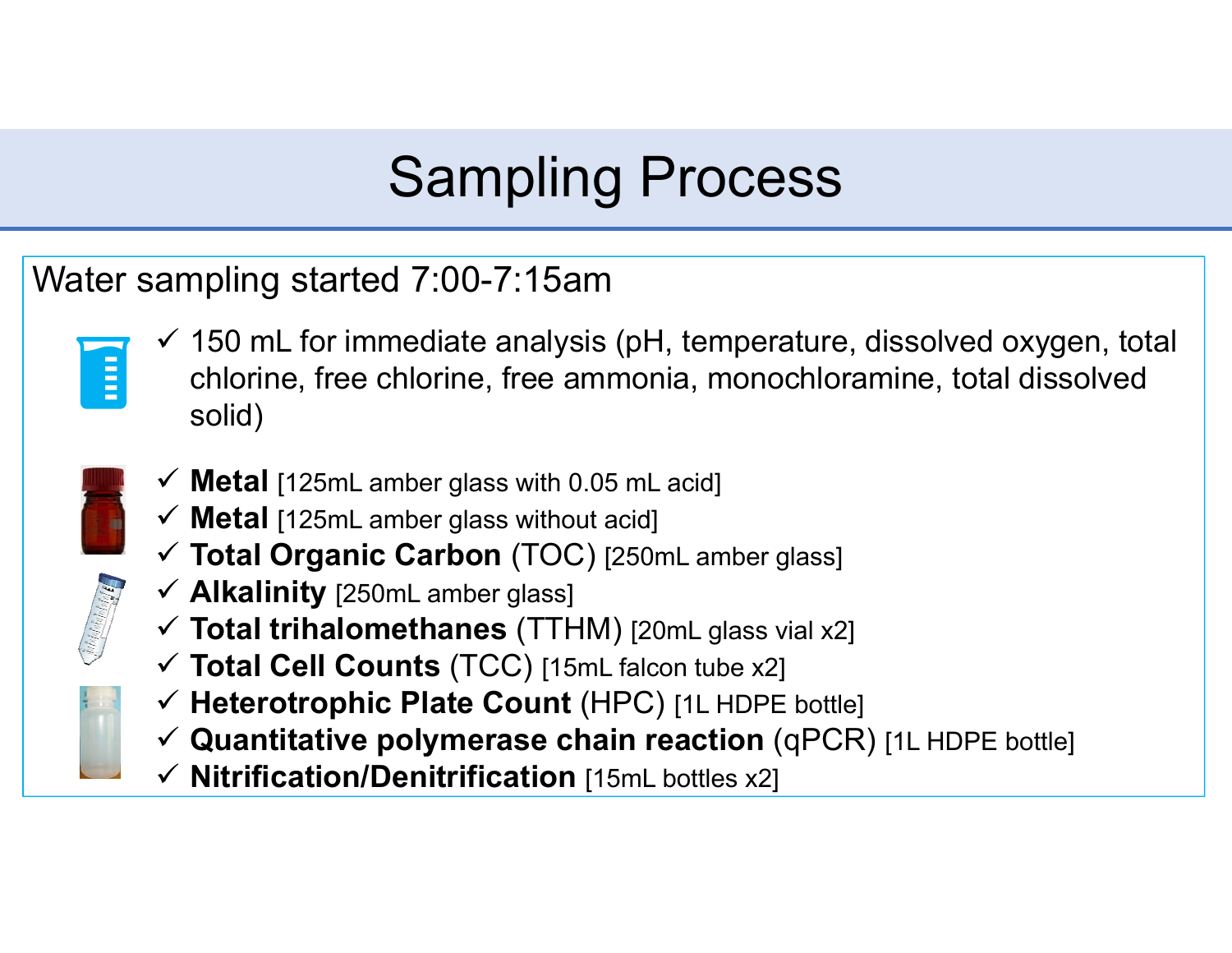### Onsite tests – Preliminary Data Summary [min-(median)-max]

#### For all water samples: **68% no disinfectant detected 83% contained free ammonia**

|                           | <b>After meter</b>     | <b>Cold Water Lines</b> | <b>Hot Water Lines</b>  | SDWR <sup>1</sup> |
|---------------------------|------------------------|-------------------------|-------------------------|-------------------|
| pH                        | $7.62 - (7.83) - 7.87$ | $7.22 - (7.86) - 8.45$  | $7.54 - (8.02) - 8.35$  | $6.5 - 8.51$      |
| Total Chlorine (mg/L)     | $0.14 - (0.17) - 0.43$ | $BDL - (0.15) - 1.4$    | $BDL - (0.1) - 1.0$     | 0.2 <sup>2</sup>  |
| Monochloramine (mg/L)     | $0.18 - (0.26) - 0.94$ | $BDL - (0.06) - 0.49$   | $BDL - (0.05) - 0.7$    | 4 <sup>3</sup>    |
| Free Ammonia (mg/L)       | $BDL - (0.085) - 0.48$ | $BDL - (0.11) - 0.41$   | $BDL - (0.13) - 0.84$   | N/A               |
| Temperature $(^{\circ}C)$ | $20.4 - (25.5) - 27.3$ | $15.8 - (23.2) - 30.2$  | $19.7 - (25.4) - 47.3*$ | N/A               |
| DO(mg/L)                  | $7.44 - (8.97) - 9.15$ | $2.58 - (7.68) - 10.15$ | $3.12 - (5.98) - 8.98$  | N/A               |

BDL: below detection limit

1Secondary Drinking Water Regulation BDL: below detection limit

2Indiana water quality standard for total chlorine residual

3Maximum contaminant Level of chloramine

\*Temperature coolest in water bubblers, hot recirc system different than it was supposed to be (48.9°C line measured highest as 36.6°C, 60°C line measured highest as 47.3°C)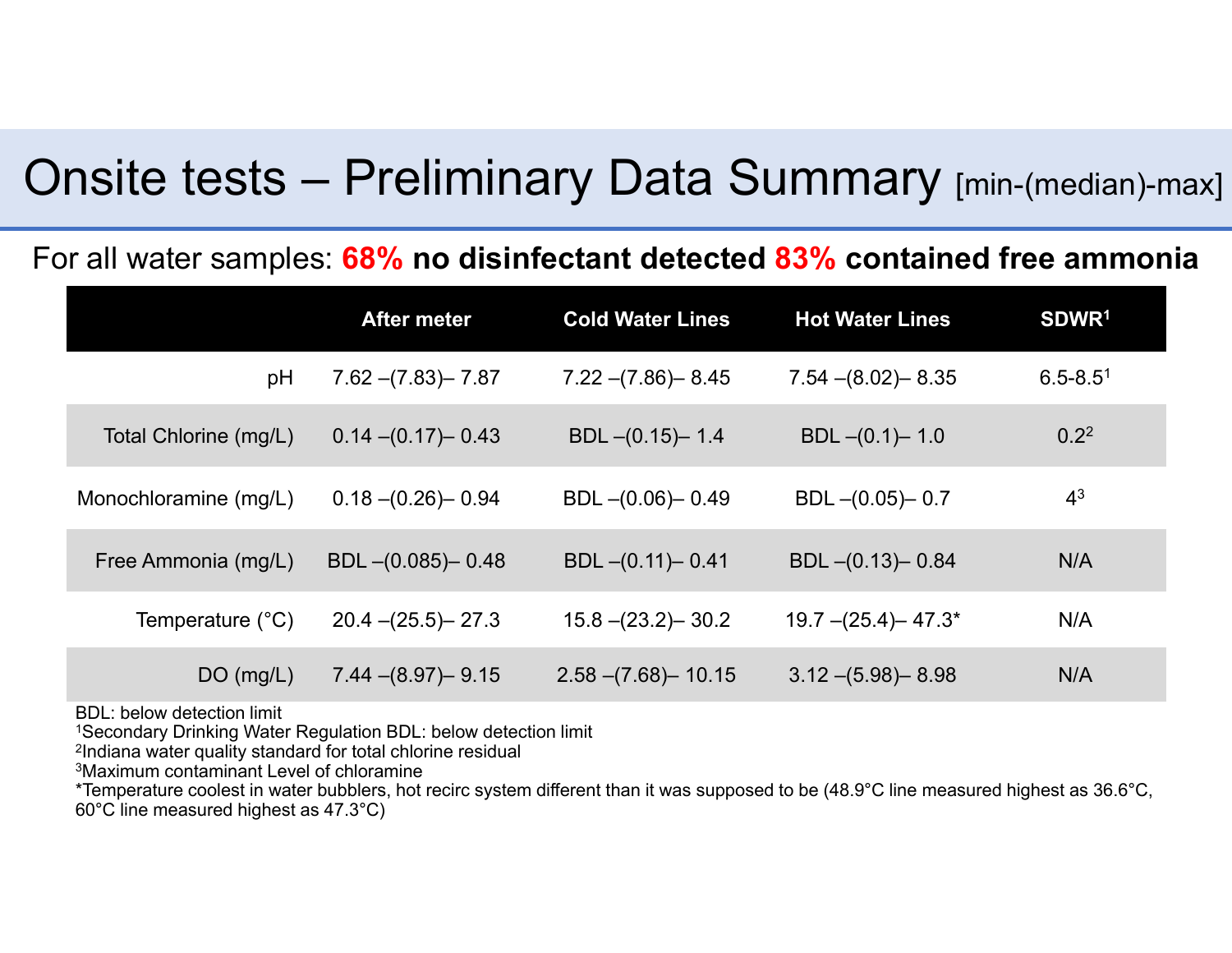# Chemical Water Quality Initial Results - Copper



**Sampling Locations**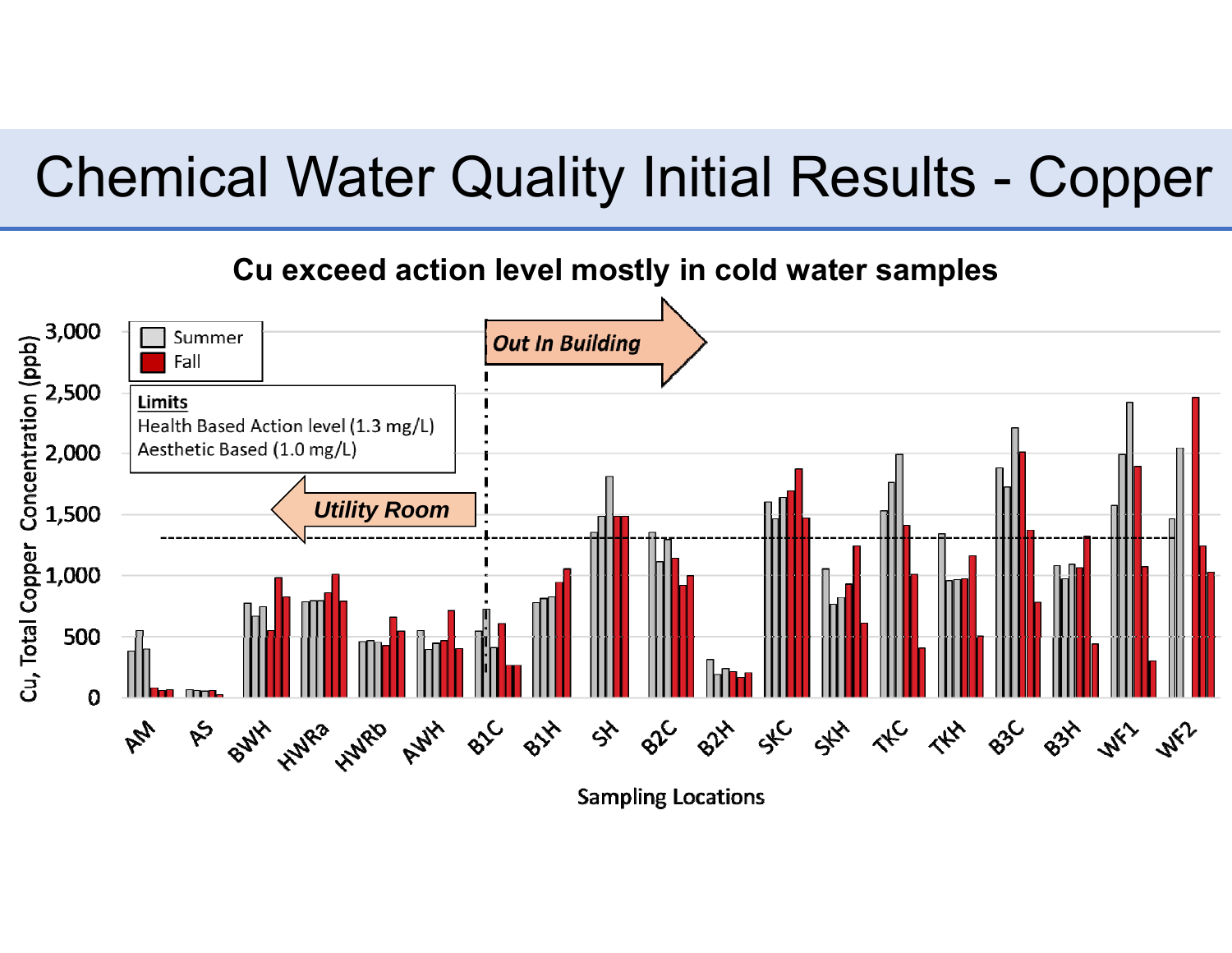# Chemical Water Quality Initial Results - Copper

| <b>Routine</b><br><b>Sampling</b><br><b>Locations in</b><br><b>October</b>                                                          | 1 <sup>st</sup> grab<br>(mg/L)           | 2 <sup>nd</sup> grab<br>(mg/L)            | Our<br><b>Experience</b><br>with<br><b>Locations</b> |  |  |
|-------------------------------------------------------------------------------------------------------------------------------------|------------------------------------------|-------------------------------------------|------------------------------------------------------|--|--|
| B2C                                                                                                                                 | 0.996                                    | 1.470                                     | 3 of 7 prior<br>samples<br>exceeded the<br>AL        |  |  |
| <b>SKC</b>                                                                                                                          | 1.470                                    | 0.561                                     | 7 of 7 prior<br>samples<br>exceeded the<br>AL        |  |  |
| None of our other routine locations exceeded the copper AL<br>during the October sampling event<br>of 19 Routine Sampling Locations |                                          |                                           |                                                      |  |  |
|                                                                                                                                     |                                          |                                           |                                                      |  |  |
|                                                                                                                                     | <b>Copper Action Level</b><br>1.3 $mg/L$ | $+19$ New<br>Sampling<br><b>Locations</b> |                                                      |  |  |

| <b>New Sampling Locations in October</b>   | 1 <sup>st</sup> grab (mg/L) | 2 <sup>nd</sup> grab (mg/L) |
|--------------------------------------------|-----------------------------|-----------------------------|
| SRS - shower room right sink               | 0.123                       | 0.149                       |
| SLS - shower room left sink                | 0.479                       | 0.164                       |
| B2CR - bathroom 2 cold right               | 0.949                       | 1.403                       |
| B2CL - bathroom 2 cold left                | 1.164                       | 1.452                       |
| <b>SKD</b> - student kitchen sink D        | 1.312                       | 0.832                       |
| <b>SKF - student kitchen sink F</b>        | 1.580                       | 0.529                       |
| FK - faculty kitchen - A108                | 0.831                       | 0.120                       |
| ARRS - art room right sink - F105          | 0.424                       | 0.638                       |
| WF3 - water fountain 3 - F112 (coral room) | 1.773                       | 1.360                       |
| WF4 - water fountain 4 - F115W             | 1.047                       | 0.902                       |
| WF5 - water fountain 5 - B103B             | 0.945                       | 0.374                       |
| <b>ABS</b> - auditorium back sink          | 1.141                       | 1.314                       |
| B3LS - bathroom 3 left sink                | 0.898                       | 0.866                       |
| B4 - bathroom 4 - C124G - next to sink 2   | 1.141                       | 0.868                       |
| B5 - bathroom 5 - B103B                    | 0.275                       | 0.216                       |
| B6 - bathroom 6 - B124B                    | 1.097                       | 0.819                       |
| B7 - bathroom 7 - B112W - staff bathroom   | 0.649                       | 0.617                       |
| B8 - bathroom 8 - C112W - staff bathroom   | 0.697                       | 0.646                       |
| B9 - bathroom 9 - A108M - in office        | 0.142                       | 0.105                       |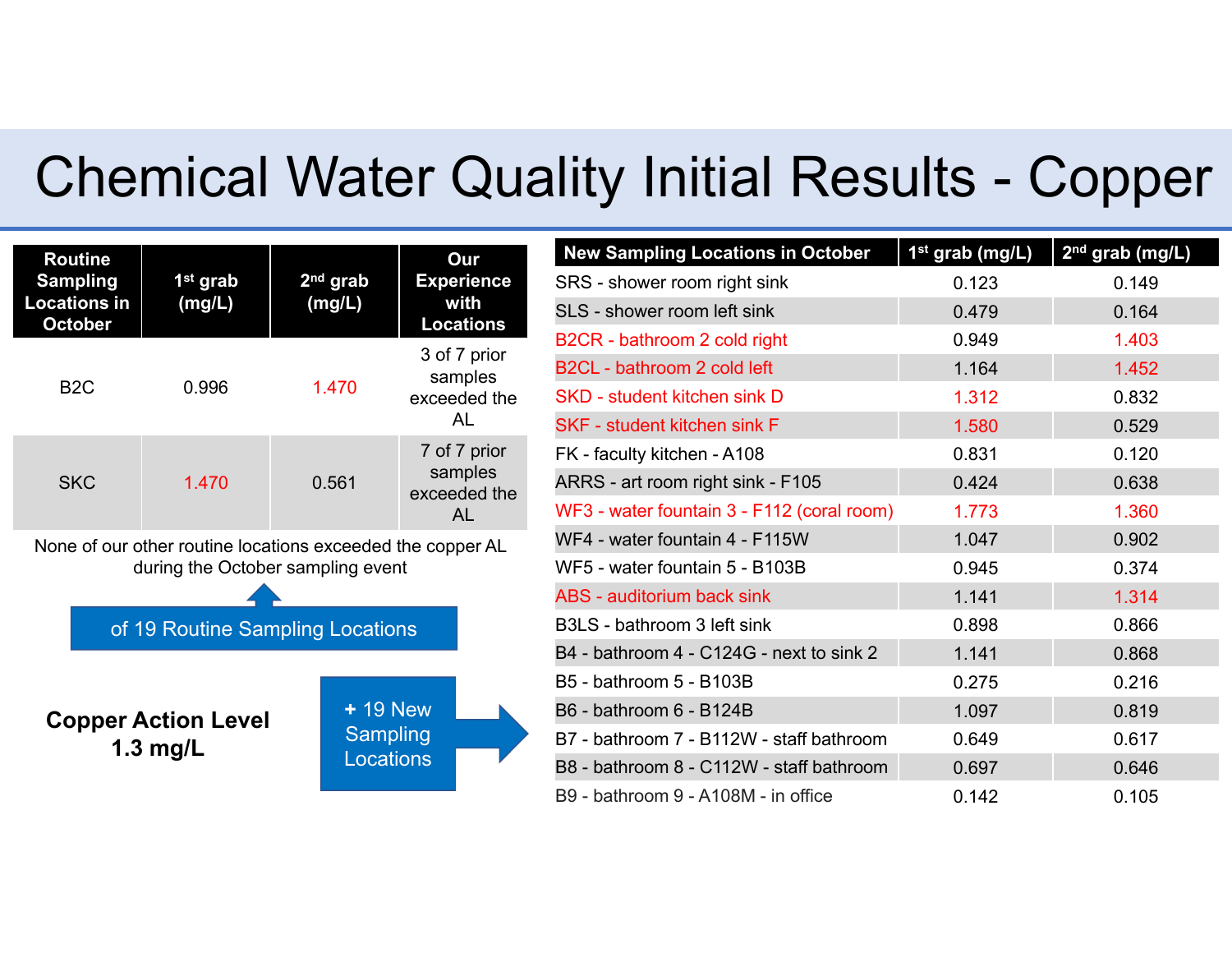## Copper vs. Distance from Water meter

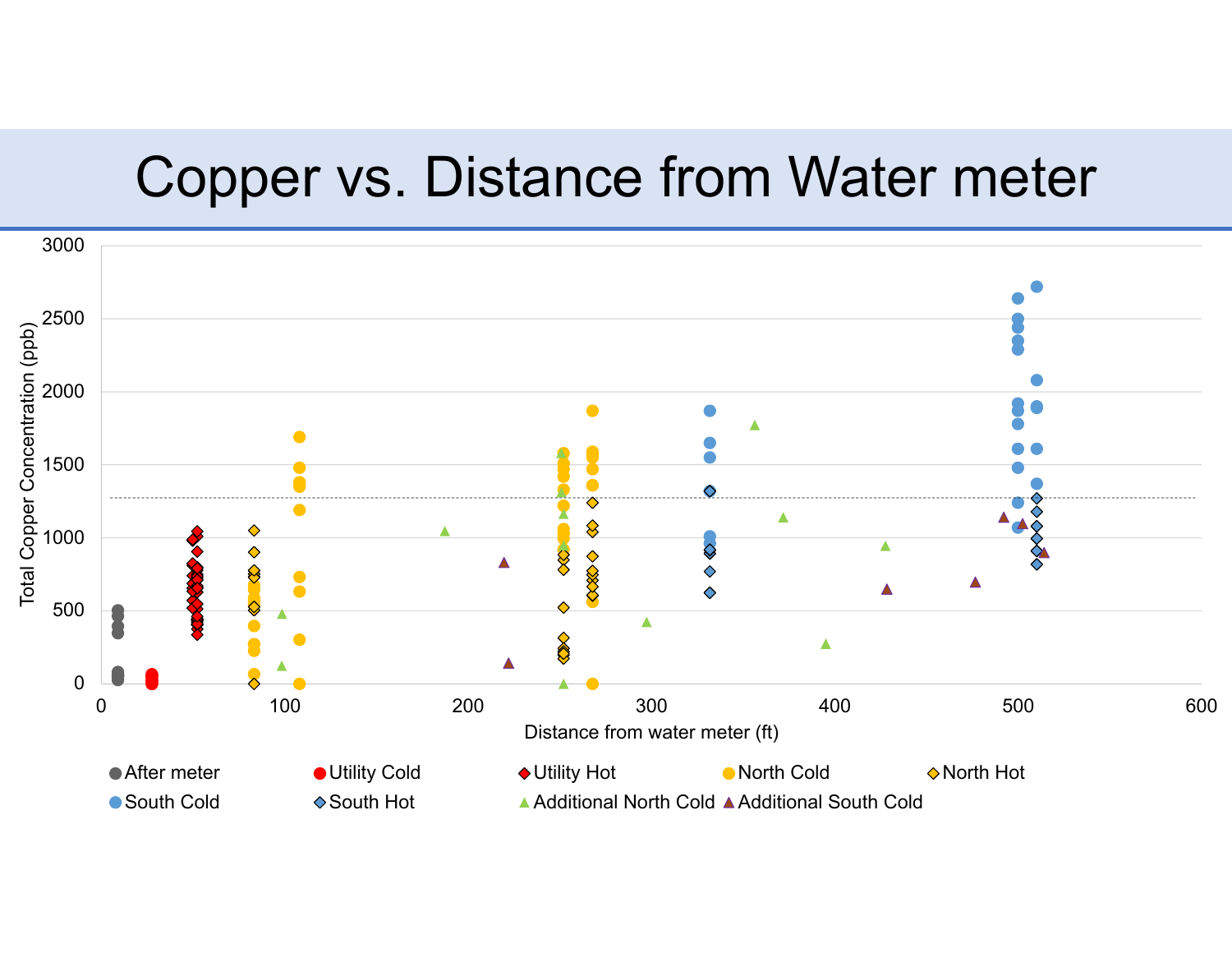# Microbiological Initial Results – Nitrifying bacteria



- Cold water 17 of 22 samples
- Denitrifying bacteria was found less frequently 5 of 54 samples at different location each time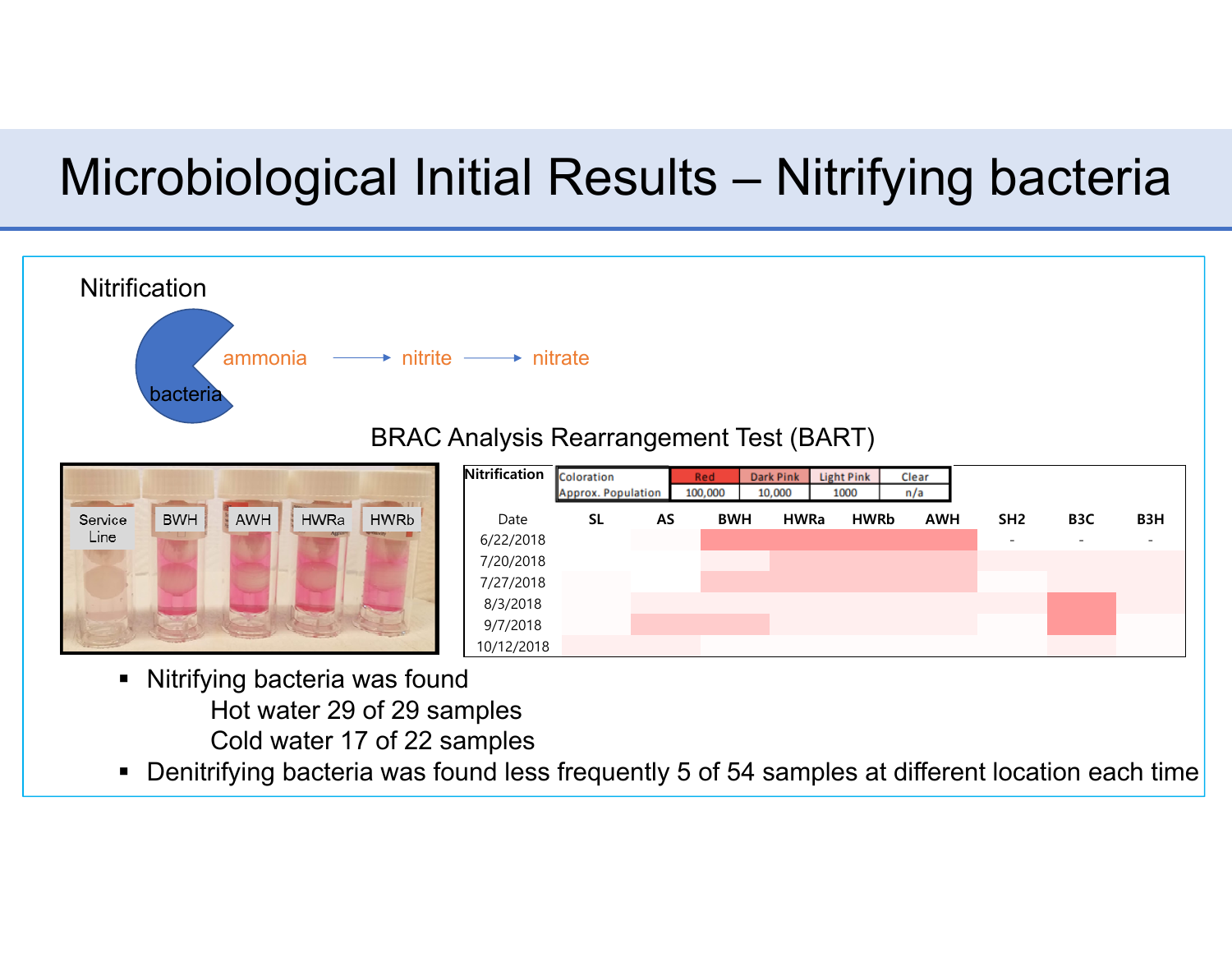# Other Observations

Chemical Results

- ■ Pb exceeded AL only one time at the shower cold water (7-40 ppb)
- $\mathcal{L}_{\mathcal{A}}$ Zn and Ni comes from plumbing outside the utility room
- $\blacksquare$  IDEM recommended fixture flushing did not consistently reduce Cu levels (30 seconds, 3 minutes, and 5 minutes)
- $\blacksquare$  For first five visits, > 82% copper dissolved, and on the last visit all copper dissolved with exception of two locations (HWRa, WF2)

Microbiological Results

٠ *Legionella spp.* was detected in Summer hot water and not in Fall hot water

|                                                                                                  | After meter                                | <b>Cold Water Lines</b>                 | <b>Hot Water Lines</b>                   | MCL <sup>1</sup><br>SDWR <sup>2</sup> |  |
|--------------------------------------------------------------------------------------------------|--------------------------------------------|-----------------------------------------|------------------------------------------|---------------------------------------|--|
| HPC (CFU/100mL)                                                                                  | $11 - (56.6) - 400$                        | $0.67$ –(3.83)– 214,000                 | $0 - (98.3) - 19,430,000*$               | N/A                                   |  |
| TCC (cell/mL)                                                                                    | $1.24E+05 - (7.47E+05) - 1$<br>$.23E + 06$ | $1.47E+05 - (1.17E+06)$<br>$1.91E + 06$ | $3.36E+05$ $-(6.15E+05)$<br>$1.15E + 06$ | N/A                                   |  |
| *Highest found in BWH on last visit, but the maximum would be 15,033 with exception of that data |                                            |                                         |                                          |                                       |  |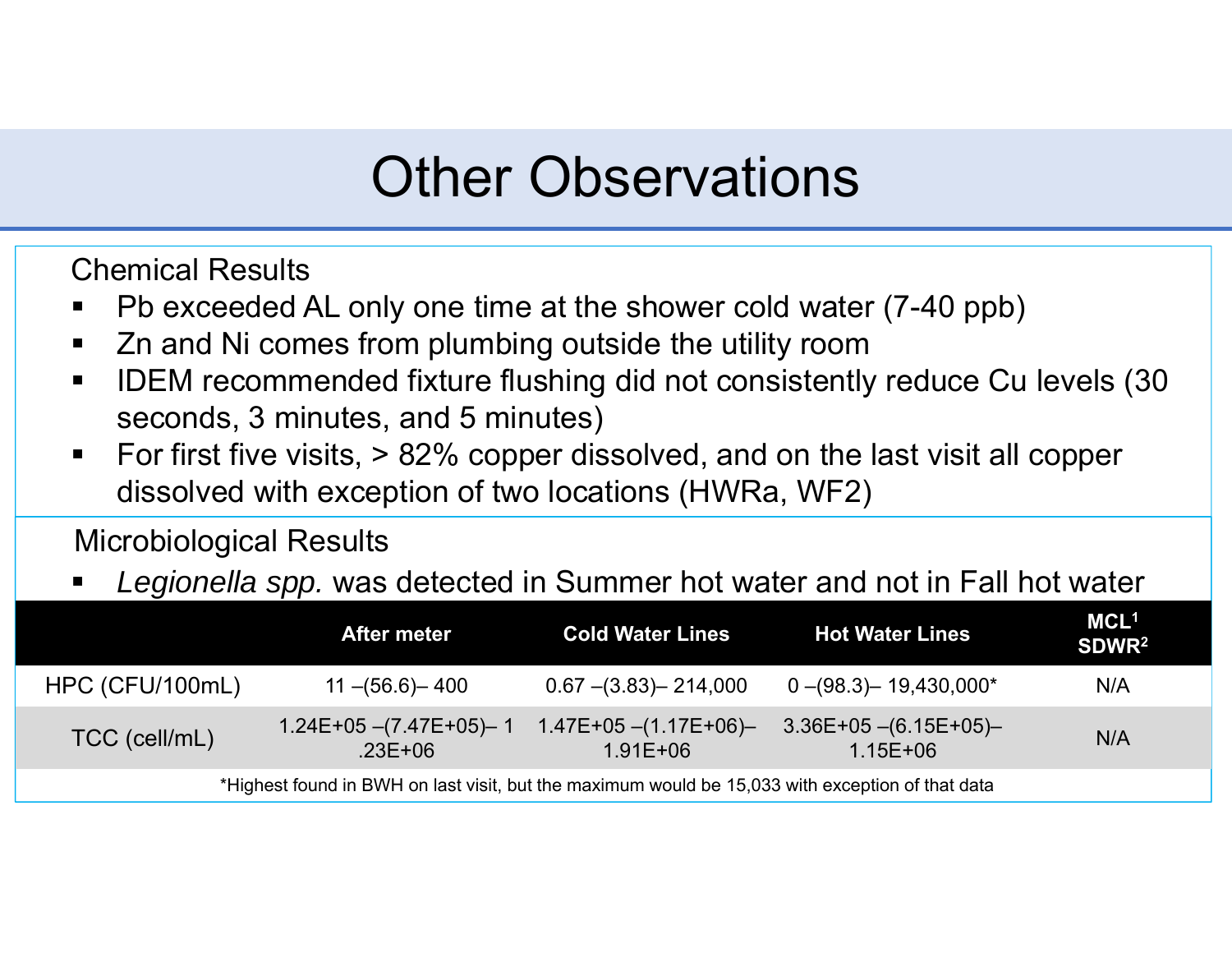## Other Observations

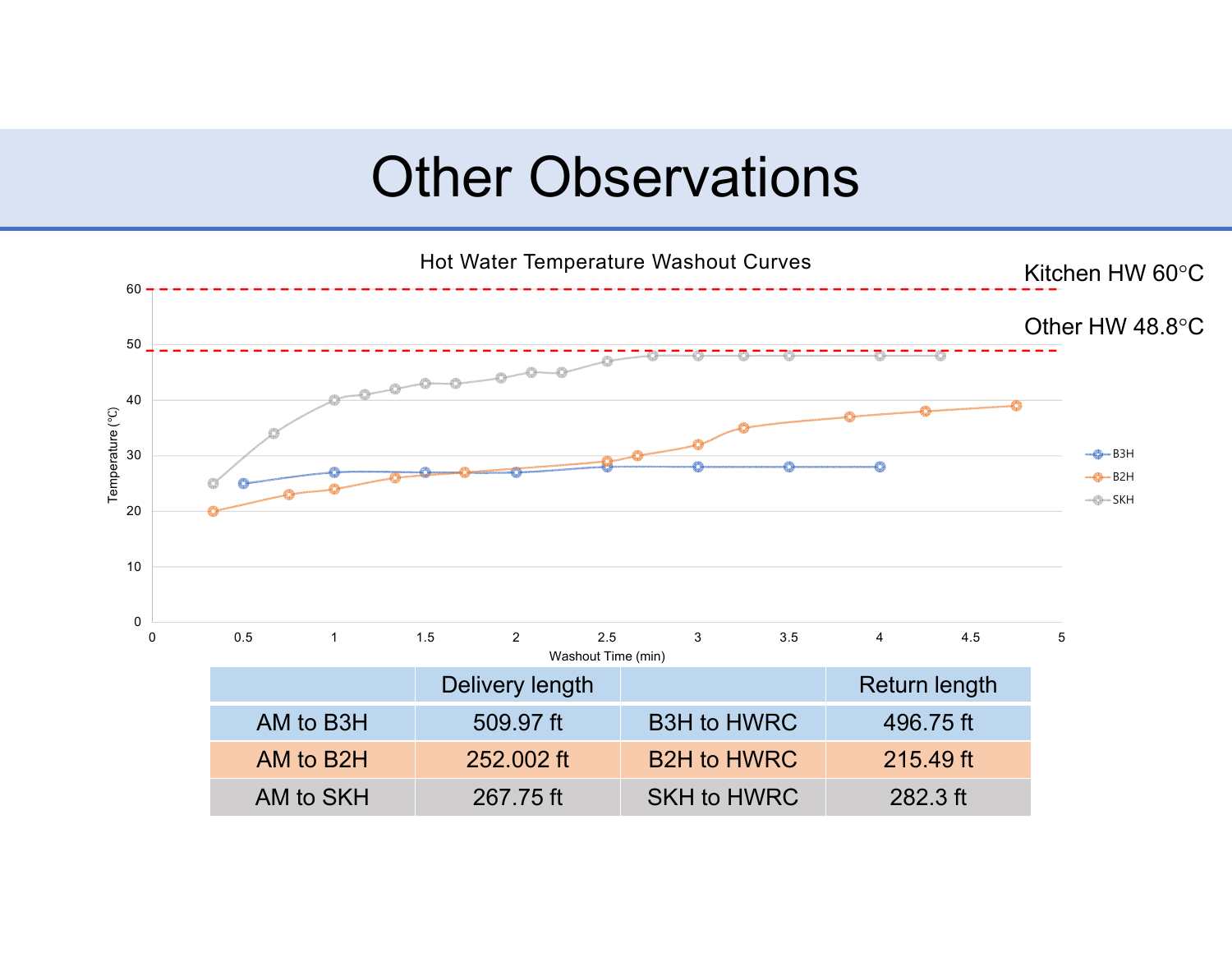# Other Observations

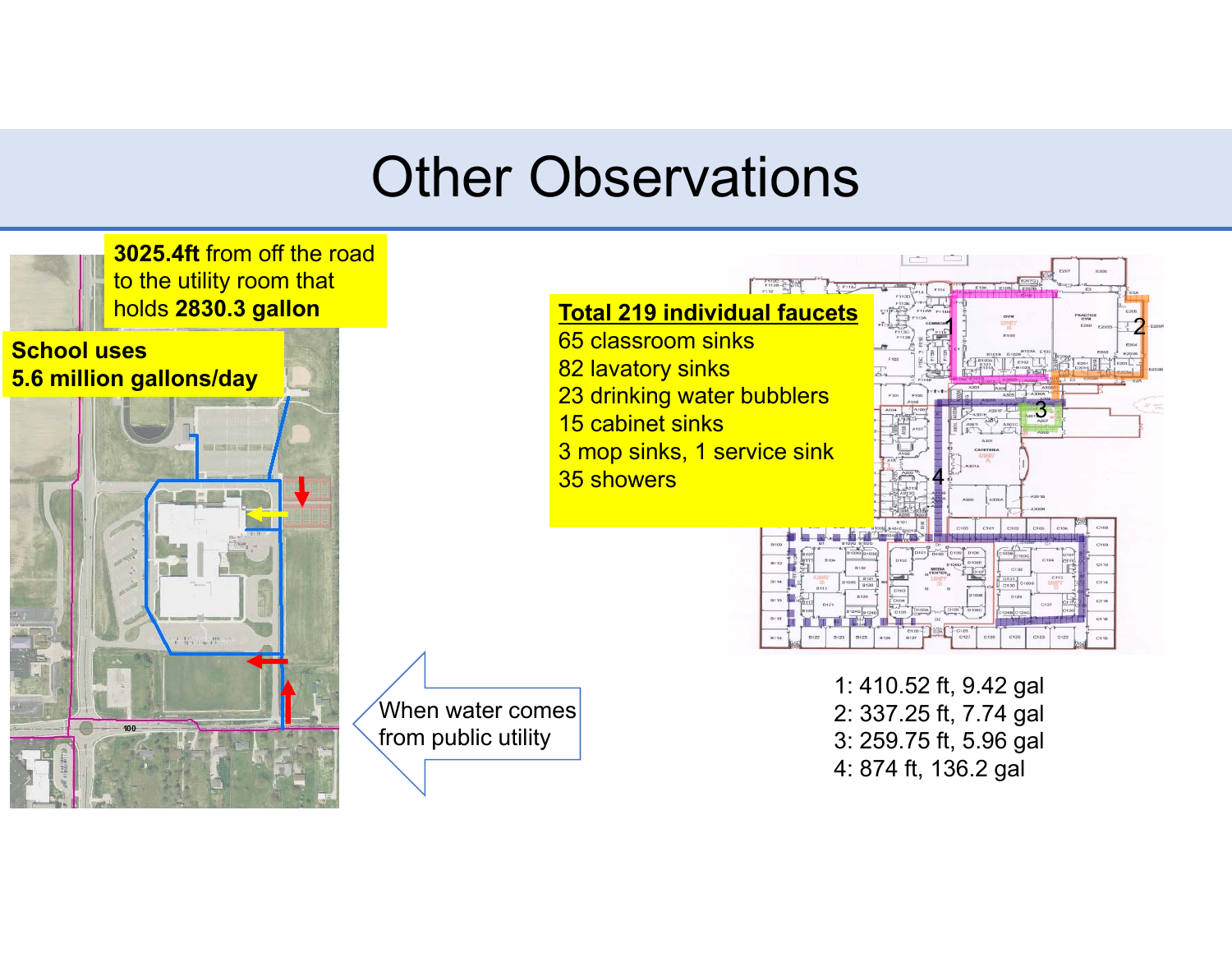# More Analysis to come

3000+ individual water quality measurements have been sampled

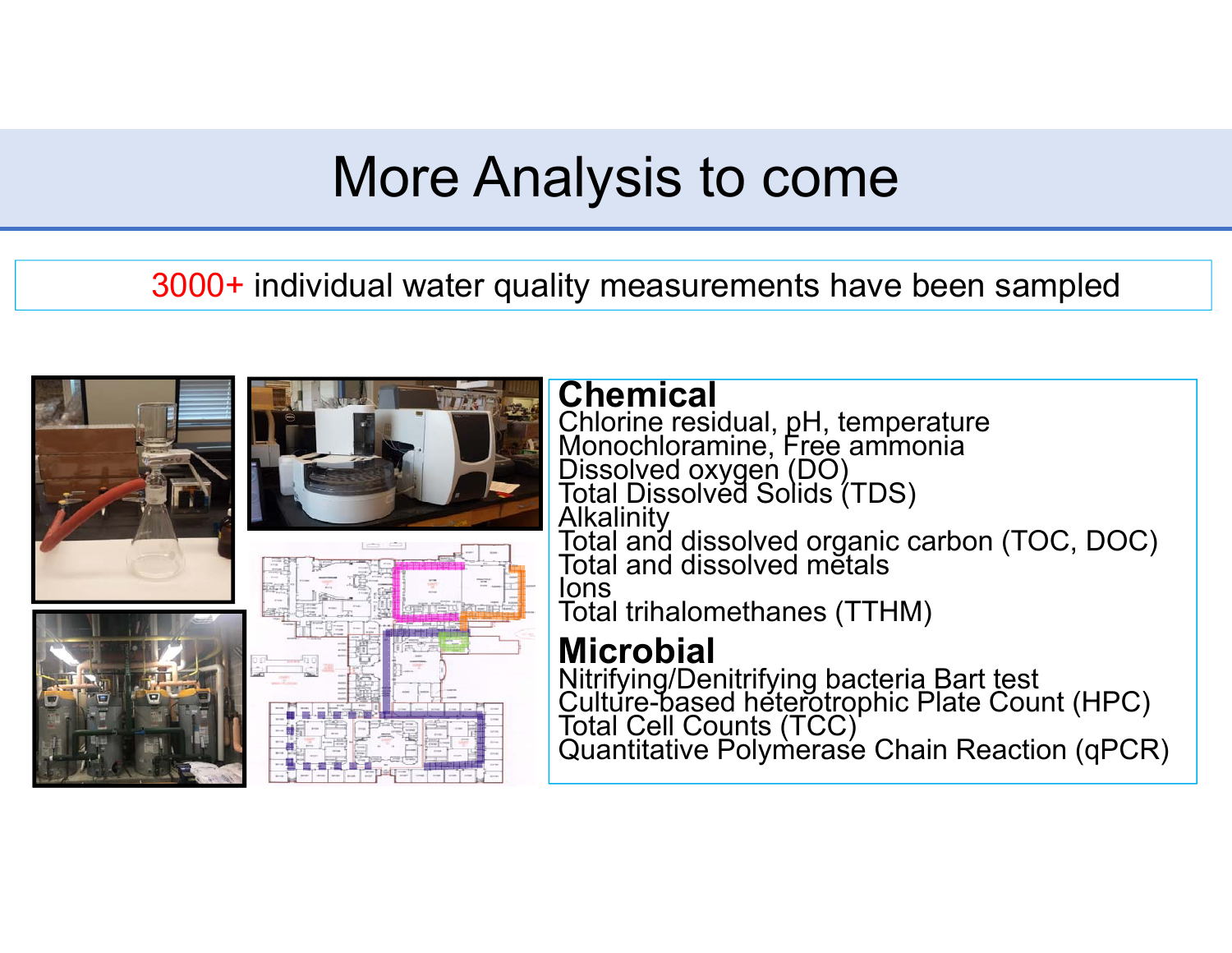# Conclusions/Recommendations

- School drinking water on last visit did not meet the drinking water standard for copper
- Spot flushing may not work as copper levels may rebound quickly
- The copper problem is systemic in the building, not at select locations
- Periods of stagnation (holidays, weekends, breaks, etc) may result in greater copper levels when the building is reopened
- To address the copper problem, point of use treatment devices are likely necessary and/or in-building water treatment
- Follow-up testing needed to determine if devices are working and how long they last before failure
- Plumbing system should be considered to design sampling plan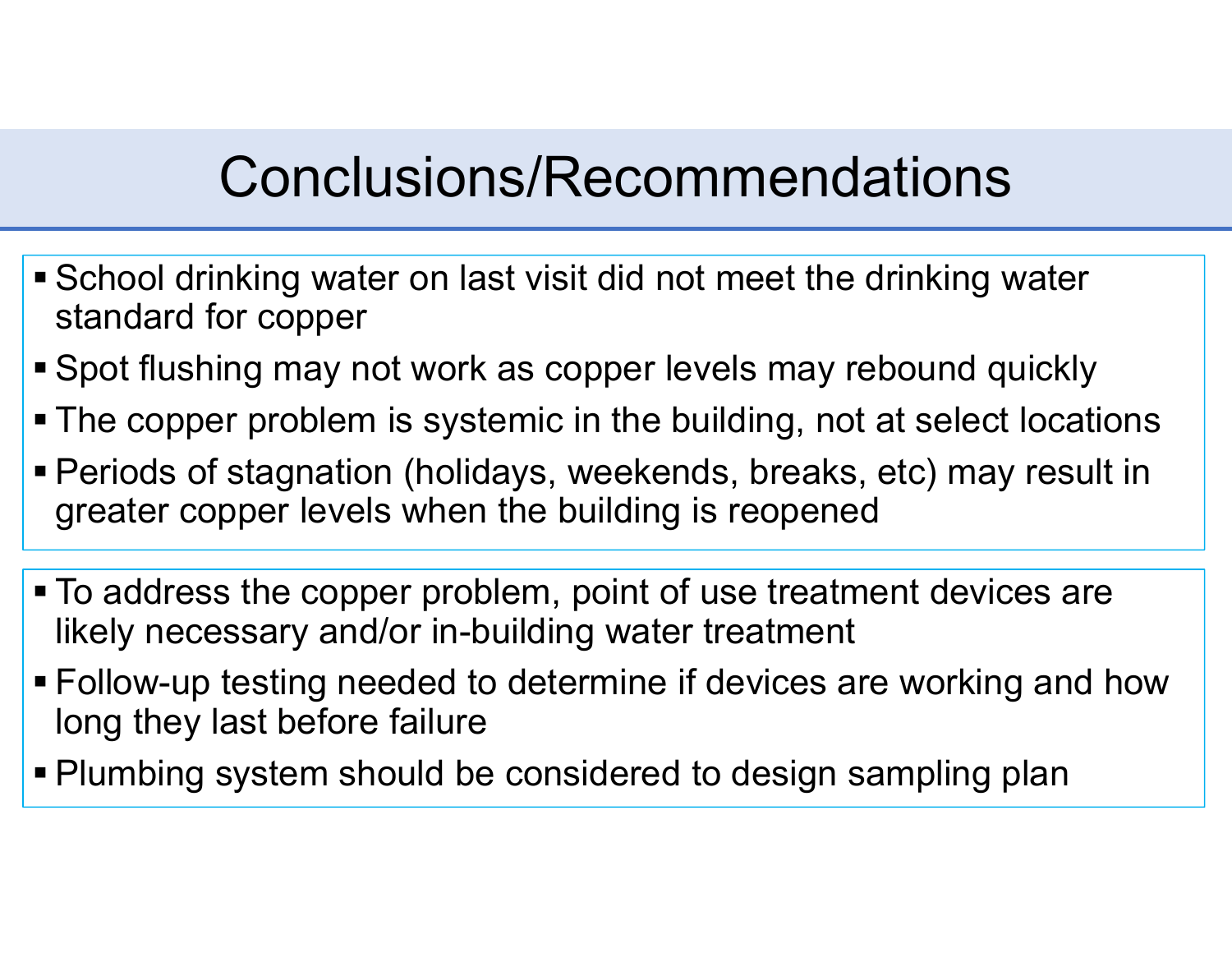# Next Step

- Complete compiling all data
- Create and select best graphs and tables
- Enhance microbiology discussion
- Make recommendations
	- Sampling procedure and method
	- Representative of samples
	- What factors should we look for
	- What do we do if we find problems